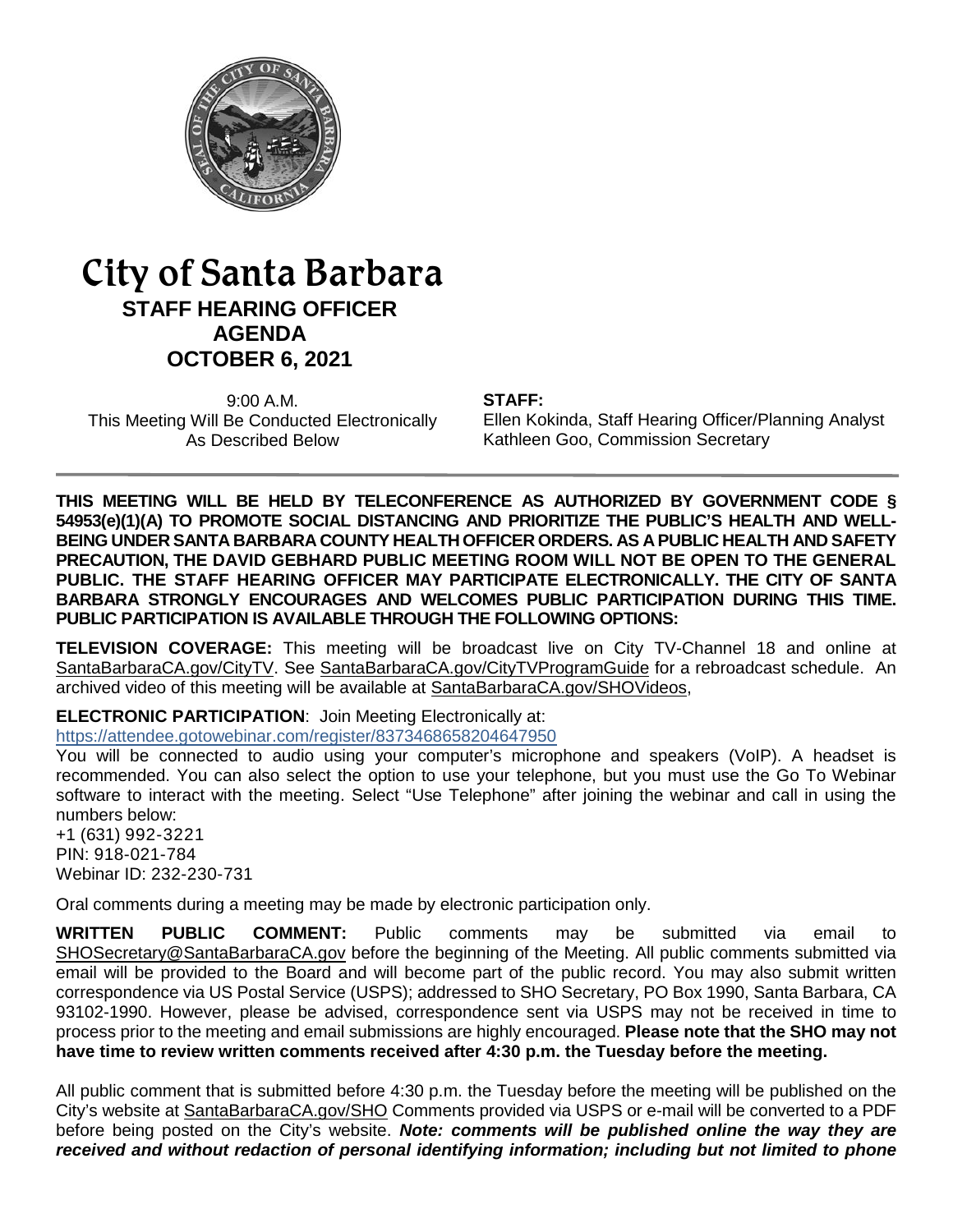#### *number, home address, and email address. Only submit information that you wish to make available publicly.*

**PUBLIC COMMENT:** Public comment on matters not listed on the agenda will occur at the beginning of the meeting. Members of the public wishing to speak must "raise their hand" in the GoToWebinar platform by selecting the virtual hand icon, which is generally located on most devices in the upper right hand corner of the screen. When persons are called on to speak, their microphone will be activated and they will be notified to begin speaking. Each speaker will be given a total of 2 minutes to address the SHO. Pooling of time is not allowed during general public comment. The time allotted for general public comment at the beginning of the meeting is 30 minutes. The SHO, upon majority vote, may decline to hear a speaker on the grounds that the subject matter is beyond the SHO's subject matter jurisdiction.

**PUBLIC COMMENT ON AGENDIZED ITEMS:** Members of the public wishing to speak on this matter must "raise their hand" in the GoToWebinar platform by selecting the virtual hand icon during the presentation of that item. The "raise hand" icon is generally located on most devices in the upper right hand corner of the screen. When persons are called on to speak, their microphone will be activated and they will be notified to begin speaking. Each speaker will be given a total of 2 minutes to address the Council. Pooling of time is not permitted during meetings conducted electronically.

If you want to be listed as an interested party on an item you have the following options available to submit a request: 1. Submit an e-mail request t[o SHOSecretary@SantaBarbaraCA.gov,](mailto:SHOSecretary@SantaBarbaraCA.gov) 2. Call the SHO Secretary at (805) 564-5470, ext. 4572, or 3. Submit a written request via US Postal Service (USPS); addressed to SFDB Secretary, PO Box 1990, Santa Barbara, CA 93102-1990. **You will need to provide your Name, Email Address, Mailing Address, and the project number (PLN) you want to be added to.**

**AGENDAS, MINUTES, REPORTS, & PUBLIC RECORD WRITINGS:** Documents relating to agenda items are available for review online at [SantaBarbaraCA.gov/SHO.](http://www.santabarbaraca.gov/SHO) You may contact City Planning staff at (805) 564-5578 for general questions about the status of a case.

**PUBLIC HEARING PROCEDURE:** The order of presentation after the Staff Hearing Officer introduces an item is as follows: 1. Staff Presentation (3 minutes)\*; 2. Applicant Presentation (5 minutes)\*; 3. Public Hearing\*; 4. Additional response by Applicant/Staff (5 minutes)\*; 5. Staff Hearing Officer questions and comments; 6. Staff Hearing Officer consideration of Findings and Conditions of Approval; and 7. Action taken by the Staff Hearing Officer. \**Time may be extended or limited by the Staff Hearing Officer.*

**SPANISH INTERPRETATION:** If you need interpretation of your communications to Staff Hearing Officer from Spanish into English, please contact the SHO Secretary at 805.564.5470, extension 4572 or by email at [SHOSecretary@SantaBarbaraCA.gov.](mailto:SHOSecretary@SantaBarbaraCA.gov) If possible, notification of at least 48 hours will usually enable the City to make arrangements.

**INTERPRETACIÓN EN ESPAÑOL:** *Si necesita una interpretación del español al inglés, para sus comunicaciones a la Staff Hearing Officer, comuníquese con la Oficina del Secretario a 805.564.5470, extensión 4572, o por correo electrónico [a SHOSecretary@SantaBarbaraCA.gov.](mailto:SHOSecretary@SantaBarbaraCA.gov) Si es posible, la notificación de al menos 48 horas generalmente permitirá a la Ciudad hacer los arreglos.*

**AMERICANS WITH DISABILITIES ACT:** If you need services or staff assistance to attend or participate in this meeting, please contact the SHO Secretary at (805) 564-5470, extension 4572. If possible, notification at least 48 hours prior to the meeting will usually enable the City to make reasonable arrangements. Specialized services, such as sign language interpretation or documents in Braille, may require additional lead time to arrange.

**APPEALS:** Decisions of the SHO may be appealed to the Planning Commission. In order to promote social distancing and protect the health and wellbeing of the public, Community Development will no longer be accepting appeals over the counter. For further information and guidelines on how to appeal a decision to the Planning Commission, please contact Planning staff at (805) 564-5578 as soon as possible. **Appeals and associated fee must be submitted in writing,** *via email to [PlanningCounter@SantaBarbaraCA.gov](mailto:PlanningCounter@SantaBarbaraCA.gov) and by first class mail postage prepaid* **within 10 calendar days of the meeting that the SHO took action or**  rendered a decision. Appeals and associated fee post marked after the 10<sup>th</sup> calendar day will not be **accepted.**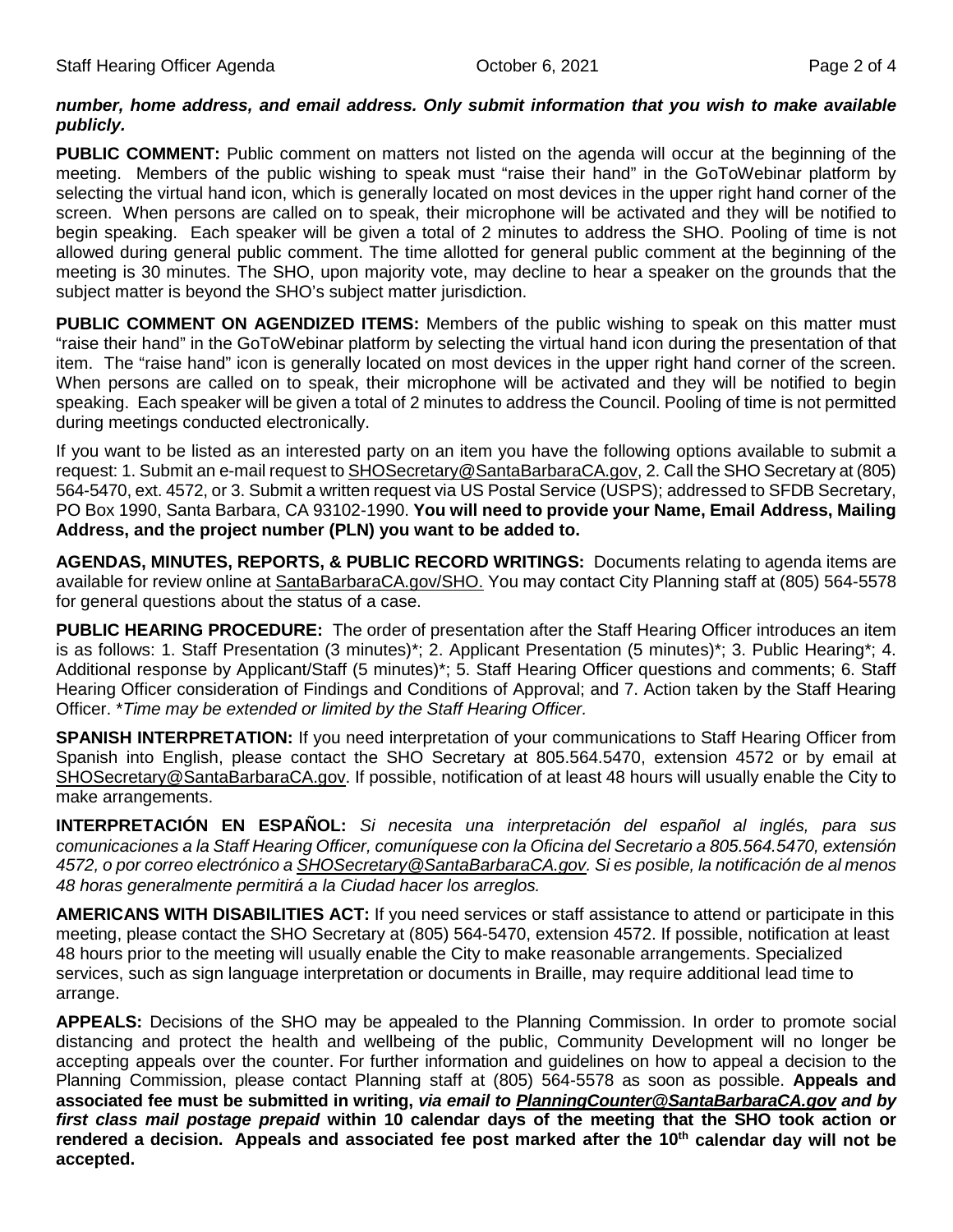**NOTE TO INTERESTED PARTIES:** Only those persons who participate through public comment either orally or in writing on an item on this Agenda have standing to appeal the decision. Grounds for appeal are limited to those issues raised either orally or in written correspondence delivered to the review body at, or prior to, the public hearing.

**NOTICE:** On Thursday, September 30, 2021 this Agenda was posted on the outdoor bulletin board at the Community Development Department, 630 Garden Street and online at [SantaBarbaraCA.gov/SHO.](http://www.santabarbaraca.gov/SHO)

#### **NOTICE OF LINKED DIGITAL PLANS**

Hyperlinks to project plans are provided in the agenda. If the project plan is available, you will see the address in the agenda displayed as a blue underlined text. To view the project plans, simply click on the blue underlined address. *Architectural and Engineering drawings are made available to facilitate the public dialog only. All such material is subject to the restrictions of U. S. Copyright Law and may not be used for other purposed without obtaining the permission of the copyright holder.*

# **I. PRELIMINARY MATTERS**

- A. Requests for continuances, withdrawals, postponements, or addition of ex-agenda items.
- B. Announcements and appeals.
- C. Comments from members of the public pertaining to items not on this agenda. Due to time constraints, each person is limited to two minutes.

# **II. PROJECT**

# **A. [1129 OLIVE STREET,](https://www.santabarbaraca.gov/civicax/filebank/blobdload.aspx?BlobID=239882) ZONE: R-M (RESIDENTIAL MULTI-UNIT), LAND USE DESIGNATION: MEDIUM-HIGH DENSITY RESIDENTIAL, APN: 029-173-009, PLN2021-00250, APPLICANT/OWNER: KARL KRAS/DAVID KEYMER**

The 6,000 square-foot site is currently developed with a duplex and a one-car garage. The proposed project involves includes demolition of the existing one-car garage and construction of a new two-car garage with a roof deck on top. The garage will house one vehicle for each unit. An interior remodel to convert some of the square footage of Unit B to an artist studio for Unit A and additional site work such as new stairs and accompanying walls are also proposed.

The discretionary applications under the jurisdiction of the Staff Hearing Officer required for this project are:

- 1. A Front Setback Modification to allow for improvements within the required front setback along Olive Street (SBMC Table 30.20.030.B and SBMC §30.250.030.B);
- 2. An Interior Setback Modification to allow for improvements within the required eastern interior setback (SBMC Table 30.20.030.B and SBMC §30.250.030.B); and
- 3. An Open Yard Modification to allow for open yard to be located on a roof deck atop the proposed garage (SBMC §30.140.140.E.2 and SBMC §30.250.030.B).